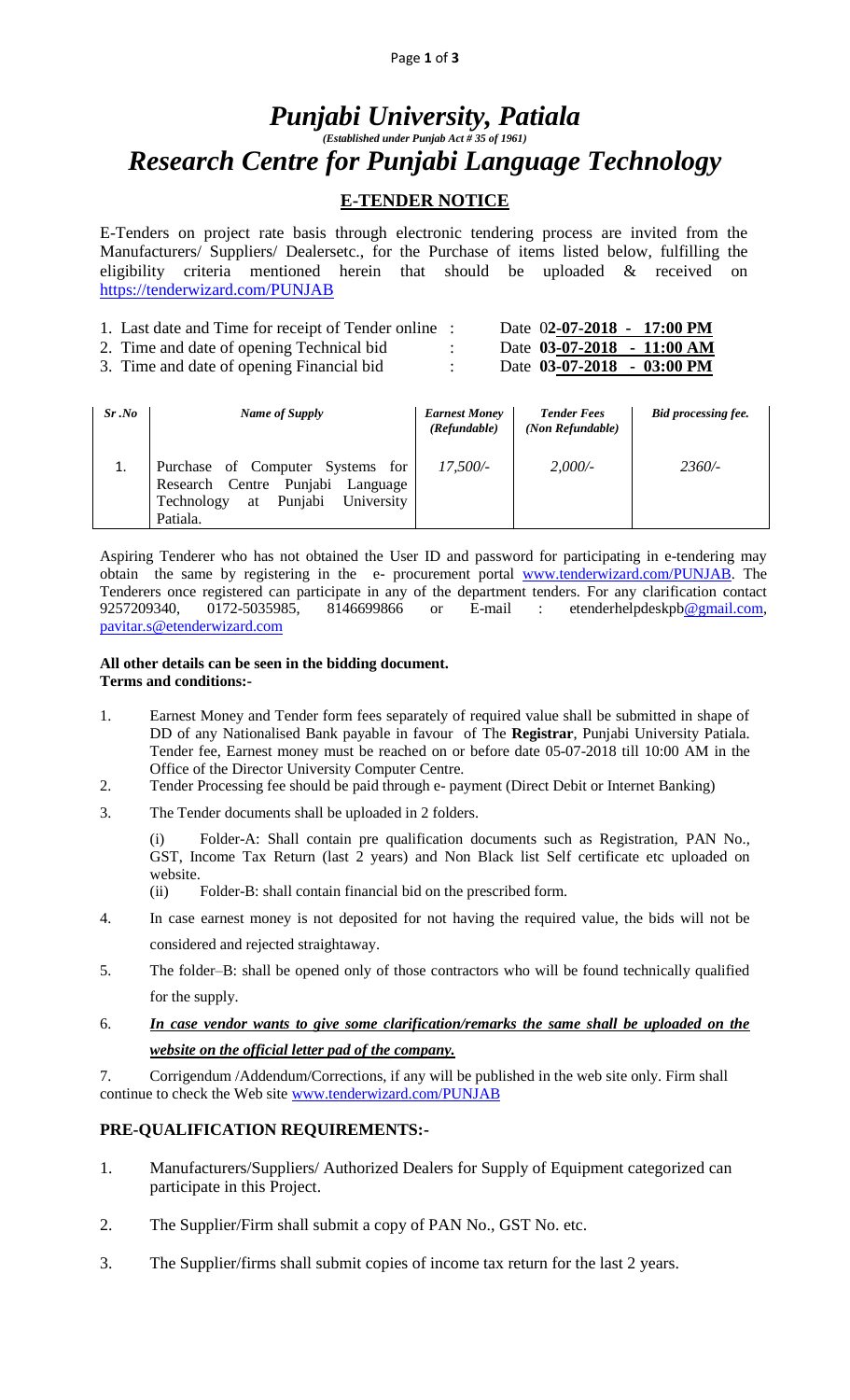4. The Supplier/firms shall also submit Self certification that they have not been debarred/ blacklisted by any Govt./ Semi Govt. Organization or any Corporation at any stage.

| <b>DEATAILED SPECIFICATIONS</b> |                                                                                                                                                    |                                      |  |  |  |  |  |
|---------------------------------|----------------------------------------------------------------------------------------------------------------------------------------------------|--------------------------------------|--|--|--|--|--|
| Sr. No                          | <b>Specifications</b>                                                                                                                              |                                      |  |  |  |  |  |
|                                 | <b>Product Details</b>                                                                                                                             | <b>Make</b>                          |  |  |  |  |  |
|                                 | Combo, USB, wired Desktop Keyboard (without                                                                                                        | Logitech                             |  |  |  |  |  |
|                                 | multimedia keys) and Optical Mouse, 3-year                                                                                                         | Hewlett-Packard (HP)                 |  |  |  |  |  |
| 1                               | hardware warranty                                                                                                                                  |                                      |  |  |  |  |  |
|                                 |                                                                                                                                                    |                                      |  |  |  |  |  |
|                                 | Monochrome Laser Printer with Auto-Duplex                                                                                                          | Cannon                               |  |  |  |  |  |
|                                 | Printing, Memory 128 MB, Print quality Up to 1200 x                                                                                                | Hewlett-Packard (HP)                 |  |  |  |  |  |
|                                 | 1200 dpi, Duty cycle (monthly, A4) Up to 30,000                                                                                                    |                                      |  |  |  |  |  |
| $\overline{2}$                  | pages, Hi-Speed USB and Network Standard built-in                                                                                                  |                                      |  |  |  |  |  |
|                                 | Ethernet, WiFi 802.11b/g/n, supported media sizes<br>A4, A5, A6, B5, Postcards, Envelopes (C5, DL, B5) etc.                                        |                                      |  |  |  |  |  |
|                                 |                                                                                                                                                    |                                      |  |  |  |  |  |
|                                 | Monochrome Laser Printer with ADF, Copy, Scan,                                                                                                     |                                      |  |  |  |  |  |
|                                 | Auto-Duplex Printing and Network Support, Normal                                                                                                   | Hewlett-Packard (HP)                 |  |  |  |  |  |
|                                 | Print speed Up to 23 ppm, Duty cycle (monthly, A4)                                                                                                 |                                      |  |  |  |  |  |
|                                 | Up to 50,000 pages per month, Memory: 128 MB,                                                                                                      |                                      |  |  |  |  |  |
|                                 | Processor speed 600 MHz, Print quality: (Optical: 600<br>x 600 x 2 bit dpi, Enhanced: 1200 x 1200 dpi), Scan                                       |                                      |  |  |  |  |  |
|                                 | file format (TIFF, JPEG, PDF, BMP), Scan resolution,                                                                                               |                                      |  |  |  |  |  |
|                                 | optical: Up to 600 x 600 dpi, Scan size, maximum:                                                                                                  |                                      |  |  |  |  |  |
| 3                               | 297 x 432 mm, Scan size (ADF), maximum: 297 x 432                                                                                                  |                                      |  |  |  |  |  |
|                                 | mm, Scan size (ADF), minimum: 140 x 130 mm, Scan                                                                                                   |                                      |  |  |  |  |  |
|                                 | speed (normal, A4): Up to 30 ipm, Duplex ADF                                                                                                       |                                      |  |  |  |  |  |
|                                 | scanning, 100 sheets ADF capacity, Scan input                                                                                                      |                                      |  |  |  |  |  |
|                                 | modes: TWAIN, WIA, Scan to PC (Local, Network)                                                                                                     |                                      |  |  |  |  |  |
|                                 | from ADF or Platen                                                                                                                                 |                                      |  |  |  |  |  |
|                                 |                                                                                                                                                    |                                      |  |  |  |  |  |
|                                 | 500GB 2.5-Inch SATA III Internal Solid State Drive,                                                                                                |                                      |  |  |  |  |  |
| 4                               | latest V-NAND technology, 5-year limited warranty                                                                                                  | MAKE: (a) SAMSUNG (b) WD (C) Corsair |  |  |  |  |  |
|                                 | Bio-Metric Fingerprint Scanner with SDK File, Driver                                                                                               |                                      |  |  |  |  |  |
| 5                               | Software and USB Support                                                                                                                           | MAKE: (a) Mantra (b) Morpho (c) 3M   |  |  |  |  |  |
|                                 | Mobile Workstation: Processor Intel® Core™ i7-                                                                                                     |                                      |  |  |  |  |  |
|                                 | 8650U 8th generation, Windows 10 Pro, Memory 32                                                                                                    |                                      |  |  |  |  |  |
|                                 | GB RAM DDR4, SSD 512GB, 15.6" Non Tuch FHD IPS                                                                                                     | Lenovo                               |  |  |  |  |  |
| 6                               | Display, Backlight keyboard, Nvidia Quadro P500                                                                                                    | DELL<br>Hewlett-Packard(HP)          |  |  |  |  |  |
|                                 | 2GB, Camera 720p HD, Battery 4 Cell 32Wh, Ports &<br>Slots, 2X USB 3.1, USB 3.1 Type-C, HDMI, Ethernet                                             |                                      |  |  |  |  |  |
|                                 | (RJ-45), Wi-Fi, Bluetooth, 3 Years Onsite Warranty                                                                                                 |                                      |  |  |  |  |  |
|                                 |                                                                                                                                                    |                                      |  |  |  |  |  |
|                                 | Mobile Workstation: Processor Intel Xeon®<br>Processor E3-1505M v5 (8M Cache, 2.8GHz), Turbo<br>Boost 2.0 (3.7GHz), Windows 10 Pro 64-bit, Display | Lenovo                               |  |  |  |  |  |
|                                 |                                                                                                                                                    | DELL                                 |  |  |  |  |  |
|                                 | 15.6" FHD (1920x1080), anti-glare, IPS, Backlight                                                                                                  | Hewlett-Packard(HP)                  |  |  |  |  |  |
| $\overline{7}$                  | keyboard, NVIDIA Quadro® M1000M (2GB memory),                                                                                                      |                                      |  |  |  |  |  |
|                                 | Memory 32GB, 2133MHz DDR4, 512GB SSD, SATA3,                                                                                                       |                                      |  |  |  |  |  |
|                                 | 6.0Gb/s, Battery 6-cell, HD Audio, Ethernet (RJ-45),                                                                                               |                                      |  |  |  |  |  |
|                                 | Wi-Fi, Bluetooth 4.1, 4 x USB 3.0 (one Always On),                                                                                                 |                                      |  |  |  |  |  |
|                                 | USB Type-C, HDMI, Ethernet (RJ-45)                                                                                                                 |                                      |  |  |  |  |  |

## **Terms and Conditions:-**

- 1. Prices should be inclusive of all taxes and levies in INR, FOR Punjabi University Patiala.
- 2. Payment will be released on successful installation and commissioning.